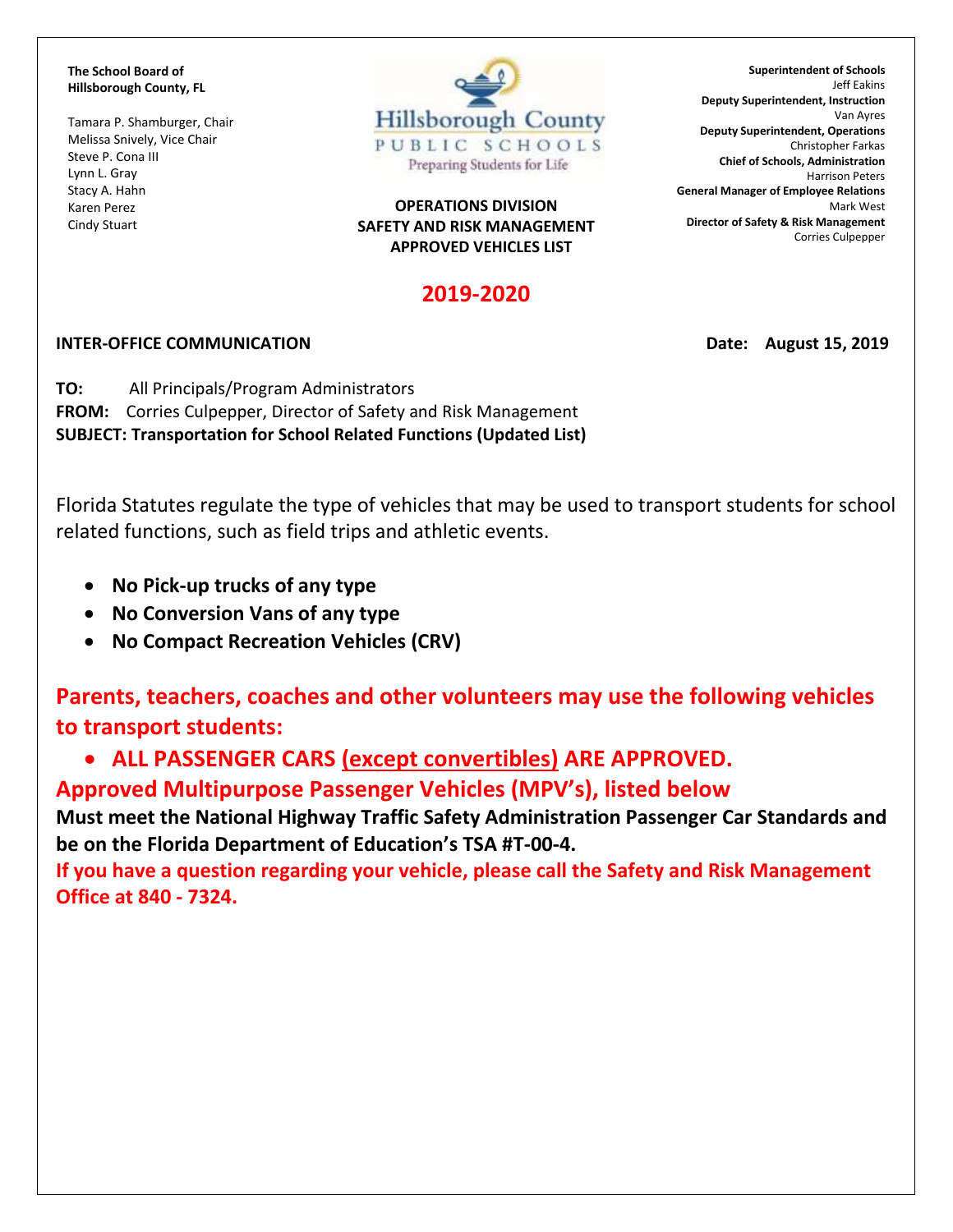| The Approved MPV's are:     |                                            |             |                                     |
|-----------------------------|--------------------------------------------|-------------|-------------------------------------|
| <b>MANUFACTURER</b>         | <b>MODEL</b>                               | <b>YEAR</b> | <b>NOTES</b>                        |
| Acura                       | <b>Acura MDX</b>                           | 2014-2018   |                                     |
| Audi                        | Audi Q7                                    | 2006-2018   |                                     |
| <b>BMW</b>                  | X5                                         | 2003-2019   |                                     |
| <b>Chrysler Corporation</b> | Chrysler Aspen                             | 2006-2009   |                                     |
|                             | Chrysler Town & Country                    | 1990-2016   |                                     |
|                             | Dodge Caravan and Grand Caravan 1987-2019  |             | Except cargo van model: Caravan C/V |
|                             | Dodge Durango                              | 1999-2019   |                                     |
|                             | Dodge Journey                              | 2009-2019   |                                     |
|                             | Pacifica                                   | 2004-2019   |                                     |
|                             | Plymouth Voyager & Grand Voyager 1987-2003 |             |                                     |
| Ford Motor Company          | Edge                                       | 2008-2019   |                                     |
|                             | Excursion                                  | 1998-2005   |                                     |
|                             | Expedition                                 | 1997-2018   | Econoline 150 and 250               |
|                             | Explorer                                   | 1998-2018   |                                     |
|                             | Ford Flex                                  | 2009-2019   | Only models certified as MPV and    |
|                             | Freestar                                   | 1995-2006   | designed to transport 10 or fewer   |
|                             | Freestyle                                  | 2005-2009   | passengers and not certified as     |
|                             | <b>Mercury Monterey</b>                    | 2004-2006   | school bus or bus                   |
|                             | <b>Mercury Mountaineer</b>                 | 1998-2010   |                                     |
|                             | <b>Mercury Villager</b>                    | 1993-2002   |                                     |
|                             | Lincoln Aviator                            | 1998-2005   |                                     |
|                             | Lincoln MKX                                | 2006-2018   |                                     |
|                             | Lincoln Navigator                          | 1997-2018   |                                     |
|                             | Windstar                                   | 1995-2003   |                                     |
| General Motors Corp.        | Astro                                      | 1985-2005   |                                     |
|                             | <b>Buick Enclave</b>                       | 2008-2019   |                                     |
|                             | <b>Buick Rainier CXL</b>                   | 2003-2007   |                                     |
|                             | <b>Buick Rendezvous</b>                    | 2002-2007   |                                     |
|                             | <b>Buick Terraza</b>                       | 2005-2007   |                                     |
|                             | Cadillac Escalade                          | 1999-2019   | skipped 2001                        |
|                             | Cadillac ESV                               | 2002-2019   |                                     |
|                             | Cadillac SRX                               | 2004-2016   |                                     |
|                             | Chevrolet Equinox                          | 2005-2019   |                                     |
|                             | Chevrolet Suburban                         | 1991-2019   |                                     |
|                             | Chevrolet Tahoe                            | 1995-2019   |                                     |
|                             | Chevrolet Trailblazer/EXT                  | 2000-2009   |                                     |
|                             | <b>Chevrolet Traverse</b>                  | 2008-2019   |                                     |
|                             |                                            | 2007-2019   |                                     |
|                             | Chevrolet Uplander (LS, LT, LT             |             |                                     |
|                             | Entertainer)                               | 1997-2008   |                                     |
|                             | <b>Chevrolet Venture</b>                   | 1997-2005   |                                     |
|                             | <b>GMC</b> Acadia                          | 1998-2019   |                                     |
|                             | GMC Envoy SLE, SLT, XL & XUV               | 1998-2009   |                                     |
|                             | <b>GMC Terrain</b>                         | 2010-2019   |                                     |
|                             | GMC Yukon Denali/Denali XL                 | 1998-2019   |                                     |
|                             | GMC Yukon SLE & SLT only                   | 1998-2019   |                                     |
|                             | Oldsmobile Silhouette                      | 1997-1994   |                                     |
|                             | <b>Pontiac Torrent</b>                     | 1997-2009   |                                     |
|                             | Pontiac Trans Sport                        | 1997-1999   |                                     |
|                             | Pontiac Trans Sport/ Montana               | 1997-2006   |                                     |
|                             | Safari                                     | 1985-2005   |                                     |
|                             | Savana                                     | 1996-2019   |                                     |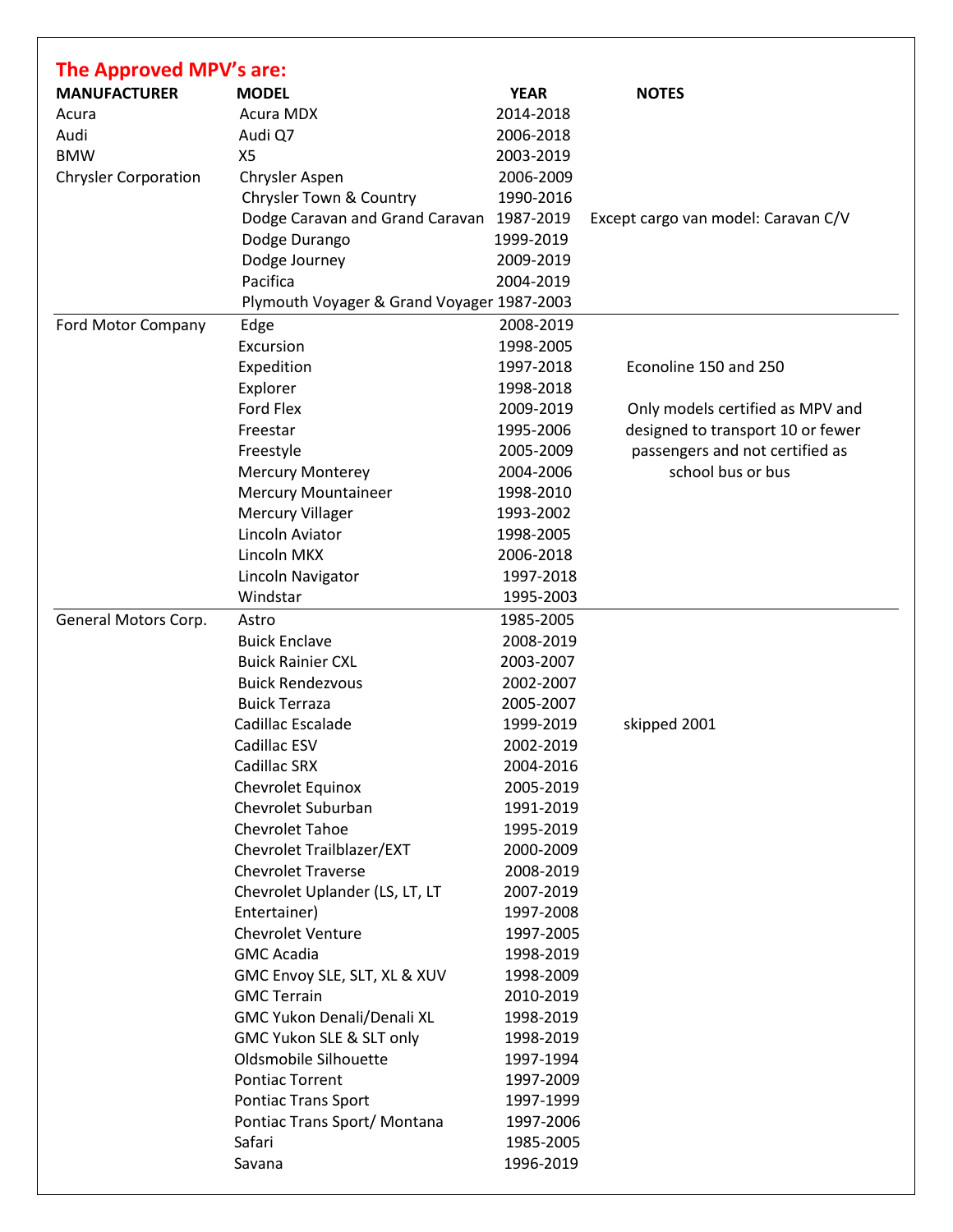| Honda      | Odyssey               | 1997-2019 |  |
|------------|-----------------------|-----------|--|
| Hummer     | H1                    | 1992-2006 |  |
|            | H <sub>2</sub> , SUT  | 2003-2010 |  |
|            | H <sub>3</sub>        | 2006-2010 |  |
| Infiniti   | FX35,                 | 2003-2012 |  |
|            | FX45,                 | 2003-2008 |  |
|            | QX50,                 | 2013-2019 |  |
|            | QX56,                 | 2004-2013 |  |
|            | QX60, QX70, QX80      | 2014-2019 |  |
| Isuzu      | Ascender              | 2006-2008 |  |
| Jeep       | <b>Grand Cherokee</b> | 2011-2020 |  |
| Kia        | Sedona                | 2003-2019 |  |
|            | Borrego               | 2009-2010 |  |
| Lexus      | LX470                 | 1998-2019 |  |
| Mazda      | <b>MPV</b>            | 1999-2016 |  |
|            | CX9                   | 2007-2019 |  |
| Mercedes   | G500                  | 2003-2019 |  |
|            | GL450                 | 2006-2019 |  |
|            | GL550                 | 2006-2019 |  |
| Nissan     | Armada                | 1992-2019 |  |
|            | Murano                | 2002-2019 |  |
|            | Pathfinder            | 2005-2019 |  |
|            | Quest                 | 1992-2019 |  |
| Porsche    | Cayenne               | 2002-2019 |  |
| Saab       | 97SUV                 | 2004-2009 |  |
| Saturn     | Relay                 | 2005-2008 |  |
|            | Outlook               | 2003-2010 |  |
| Suzuki     | XL7                   | 1999-2009 |  |
| Toyota     | Previa                | 1992-2019 |  |
|            | Sienna                | 1998-2019 |  |
|            | Sequoia               | 1998-2019 |  |
|            | <b>Land Cruiser</b>   | 1998-2019 |  |
| Volkswagen | Touareg               | 2002-2017 |  |
| Volvo      | XC90                  | 2003-2020 |  |
|            | <b>XC70</b>           | 2003-2016 |  |
|            |                       |           |  |

Please note that the Econline 150 and 250 MPV's may be leased or rented by Schools for various activities such as small team transport etc. Please ensure that no rental or leases occur for vans other than those on the approved list. Also, note that School Buses meeting all federal and state safety standards and specifications remain the safest mode of surface transportation for students.